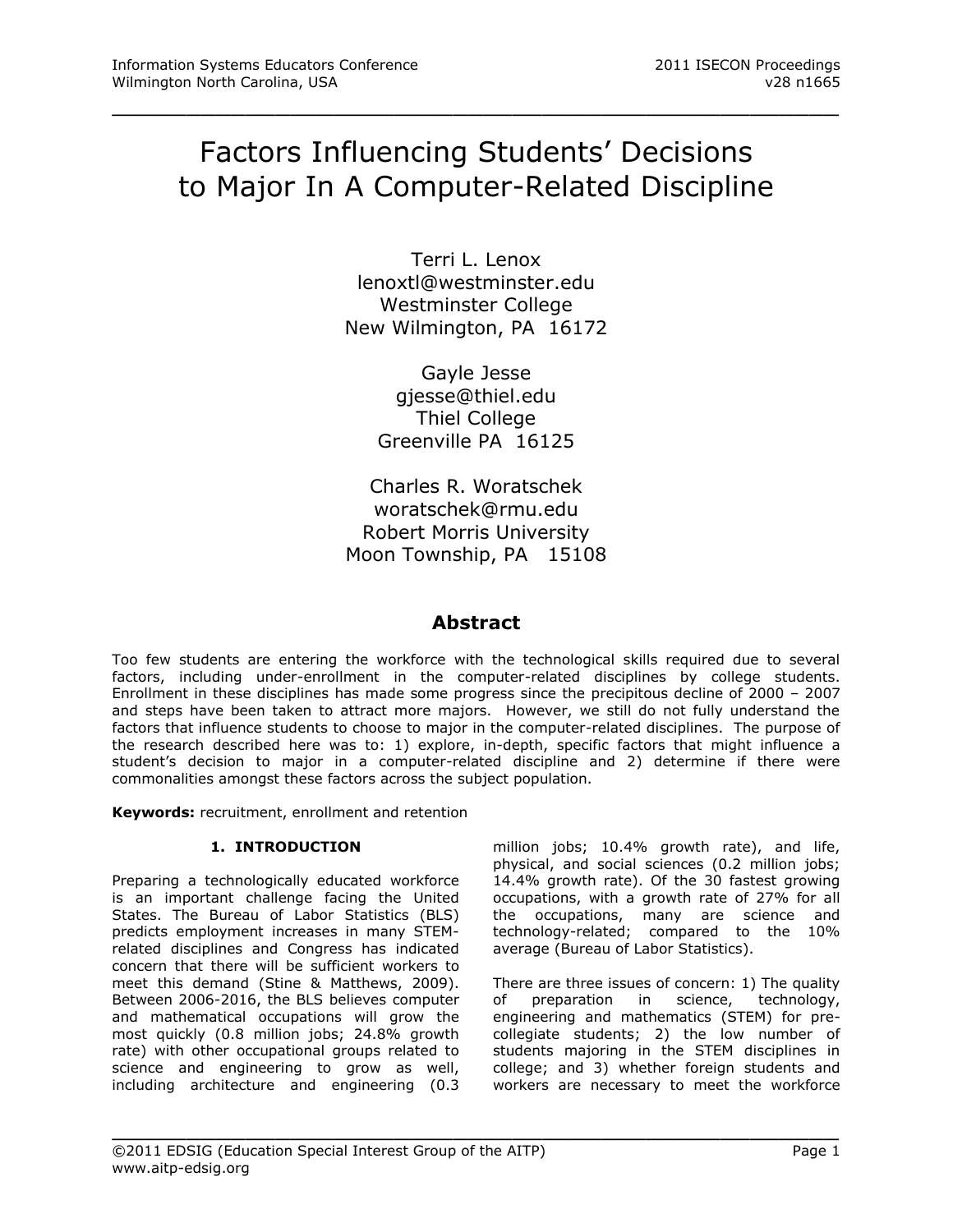demands (Stine & Matthews, 2009). The second issue will be discussed in this paper.

\_\_\_\_\_\_\_\_\_\_\_\_\_\_\_\_\_\_\_\_\_\_\_\_\_\_\_\_\_\_\_\_\_\_\_\_\_\_\_\_\_\_\_\_\_\_\_\_\_

#### **2.0 LITERATURE REVIEW**

From 2000 to 2007, collegiate enrollments in the computer-related fields steadily declined with a turnaround in enrollments the last three years (Harsha, 2011). See Figure 1. This upswing in collegiate enrollment is encouraging, but insuffi-



**Figure 1: Enrollment Trends**

cient to provide enough workers in STEM fields and problems are appearing in other parts of the educational system. In spite of the increase in enrollment, state budgetary cuts and low enrollment numbers of students intending to major in a computer-related discipline has jeopardized or eliminated many highereducation computer-related majors/departments. Nagel (2009) reported that the number of students enrolled in computer science (CS) courses is declining in U.S. high schools and therefore, so is the number of advanced placement (AP) computer science courses offered. In a Spring 2009 survey of 1,100 high school computer science teachers, 65% reported that their schools offer introductory or pre-AP CS classes (2009 CSTA National Secondary Computer Science Survey). This number was 73% in 2007 and 78% in 2005. Additionally, AP CS was only offered at 27% of the schools in 2009; it was 40% in 2005 and 32% in 2007. The Commission on Professionals in Science and Technology (CPST) report commented on the decline of CS courses in high school, "One possible reason is computer science in not considered a core subject under the No Child Left Behind law, resulting in classes and resources being distributed to classes that are integral to school funding under the law. Unfortunately, this results in students growing up using computers more and more in their daily lives with no understanding of how the technology works" (STEM Trends, 2010).

#### **2.1 Reasons For Under-Enrollment In Cs Disciplines**

A myriad of reasons have been hypothesized for the decline in computer-related disciplines enrollment from 2000-2007. These reasons have focused on the reported decline in the number of "good tech jobs" (Hoganson, 2004), the outsourcing of American IT jobs to foreign countries where labor costs are lower and skilled workers are plentiful (Holahan, 2007), the debate in Congress whether to increase the numbers of foreign skilled workers allowed into the country under the H-1B visa program, the dot com bust of the 2000-2001, the terrorist attacks of September 11, 2001 and their effect on the U.S. economy, and the budget cuts of many companies in the IT area.

Other researchers have offered non-economic possibilities. Morris and Lee (2004) argued that the decline in undergraduate CS enrollment might be because of the way we educate our students. "… our current approaches to computer science education fail to teach the science of computing. As a result, they fail to inspire the very best and brightest minds to enter the field … Computational methods are transforming an amazingly wide range of scientific, business, and artistic practices. Computer science enables science to be both fundamental and practical at the same time."

# **2.2 Ways To Attract Students**

Just as there are many possible reasons why incoming students were not selecting CS as a major, there are many responses including ignoring declining enrollments (Herbert, 2004). Another response has been to create alternate methods to provide students with the "hot topic" skills they desire; for example, offer one credit courses/seminars on practical IT topics. Yet another response has been to start IT programs.

Mahmoud (2005) suggested that CS departments should consider implementing the following: 1) offer multidisciplinary and cross disciplinary programs; 2) change the image of computer science as just involving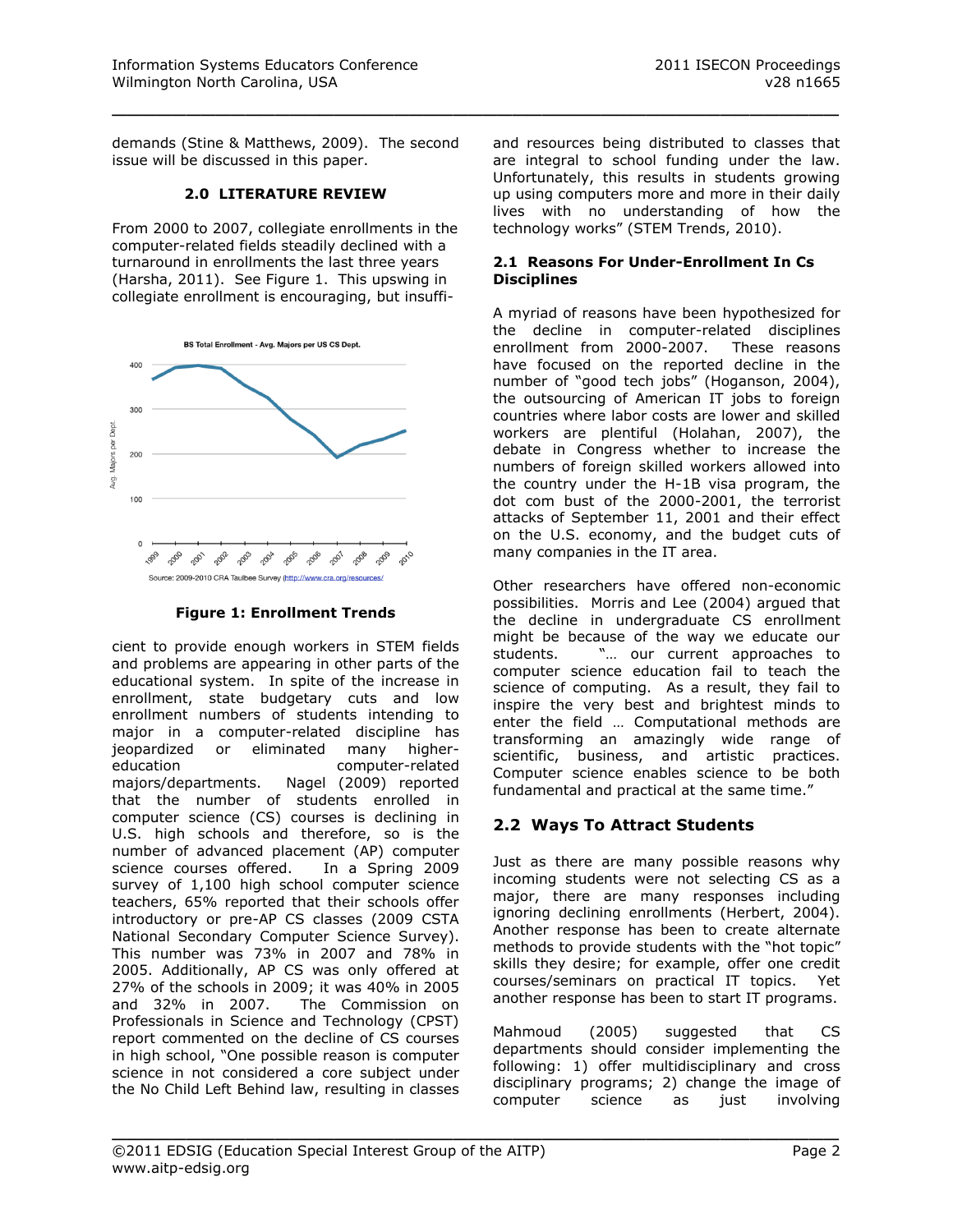programming, Web site design and spam; 3) create more options in course selections and move towards a Bachelor of Arts program; 4) work to increase women's enrollment in CS; 5) train computing science high school teachers; and 5) make CS courses fun.

\_\_\_\_\_\_\_\_\_\_\_\_\_\_\_\_\_\_\_\_\_\_\_\_\_\_\_\_\_\_\_\_\_\_\_\_\_\_\_\_\_\_\_\_\_\_\_\_\_

A final suggestion was for academia to work closer with industry to identify desirable skills (Chabrow, 2004; Ferguson, Henderson, Huen, & Kussmaul, 2005).

The idea of connecting the teaching and learning of CS to the broader world perspective/ multidisciplinary approach was discussed by various researchers. A 2004 NSF effort was focused on incorporating the history of computing in to computing curricula to broaden the focus of the field off of just narrow applications. Perez and Murray (2008) discussed the development of an information technology literacy course named *Computers and your World* as a service course to the institution. The learning objectives of the course included: 1) "Become a well-rounded, confident and curious user of computers and the Internet; 2) Use computer applications to solve common problems encountered at school, work, or home, and 3) Be familiar with how computers and the Internet are used in various professions" (p. 223).

Barr, Liew, and Salter (2010) reported on strategies used at Union College, Lafayette College, and Oberlin College to build bridges between CS and other departments/disciplines. At Union College, the CS faculty worked with faculty-student pairs in other disciplines developing some form of curricular component (complete course, lab, or module). This insured computation into the study of a specific discipline. The disciplines involved were Biology, Classics, Engineering, and Economics. The CS department at Lafayette collaborated with faculty from other departments to develop tools to assist them in research and teaching. Tools were developed with faculty from Art, Engineering and Public Policy, and Social Science. Oberlin College faculty in the natural and social sciences created The Oberlin Center for Computation and Modeling (OC-CaM). The goal for the Center was to develop a unified approach to introducing computation and modeling into the curriculum (Barr, Liew, Salter, 2010). Abernethy and Treu (2010) discussed instituting two new seminars at their University to address declining CS enrollments and

demonstrate the multidisciplinary nature of computing and its connection to the world. The seminars are Alan Turing's work and life and cryptography.

Thibodeau (2011) stated that the Computer Research Associate survey done in Fall, 2010 found that men continue to dominate CS. The women who graduated in CS rose to 13.8% in 2010, but this was only an increase of 2.5% from the previous year. For the past decade the number of women who have entered CS has been dropping and many studies/reports have been done concerning the disappearance of women in the computer related fields. Some of these include: 1) National Science Foundation, 2) Women in Information Technology Project, 3) American Association of University Women Educational Foundation Commission on Technology, Gender, and Teacher Education, and Computing Research Association (CRA) Taulbee Survey (Geigner & Schamabach, 1999; Green, 2000; Irani, 2004, Sankaran & Bui, 1999). These studies agree that there are multiple dimensions regarding the under representation of women in the computerrelated disciplines.

In 2006 Dann, Cooper and Pausch introduced the "Beginner Programming Languages" as a way to make it easier to learn the concepts and methods of programming through visual and interactive learning environments. Alice, developed by Carnegie Mellon University, is among the leading languages in this group with many researchers reporting on the pros and cons of using Alice as a programming language (Goulet & Slater, 2009; Courte, Howard, & Bishop-Clark, 2006). Bryn Mawr College and Georgia Tech introduced Artificial Intelligence and Robotics in the CS1 course in Fall, 2007 in order to make CS1 more fun (Kumar et al, 2008). Other universities like Northwestern, Kettering, and Drexel have introduced computer gaming in the CS curriculum to attract student interest.

#### **2.3 Attitudes Toward Computer Science-Related Majors**

What factors influence students to choose a major in computing? O'Lander (1996) collected data from 4,127 New York high school students who were enrolled in a computer course concerning the factors that influenced their attitudes towards computing. He found that these factors included: 1) enthusiasm towards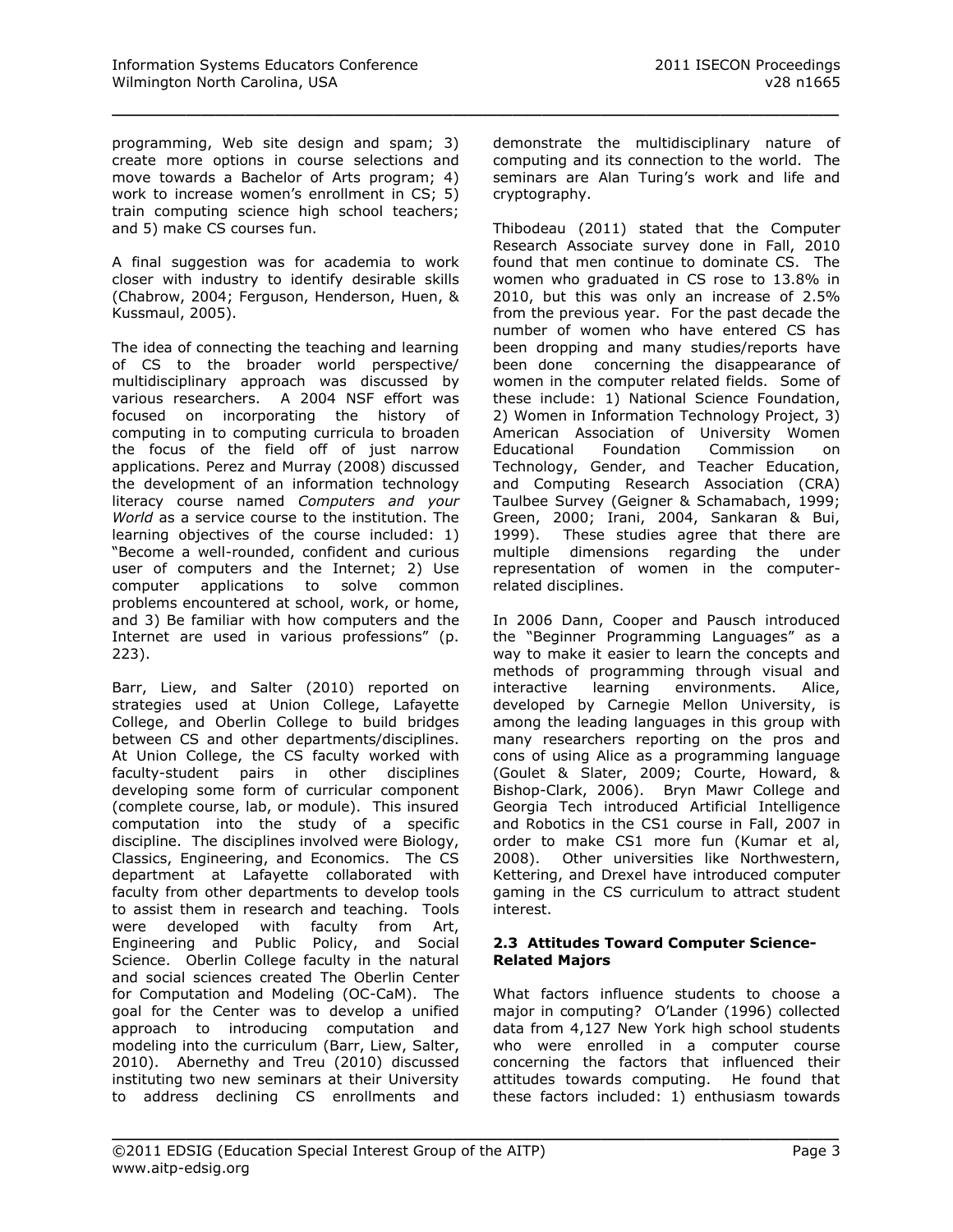computing; 2) perceptions of computing ability; 3) apprehension about majoring in CS; 4) perceptions of degree of positive instructional influence towards computing received; and 5) perceptions of career and employment opportunities in computing.

\_\_\_\_\_\_\_\_\_\_\_\_\_\_\_\_\_\_\_\_\_\_\_\_\_\_\_\_\_\_\_\_\_\_\_\_\_\_\_\_\_\_\_\_\_\_\_\_\_

Carter (2006) conducted research to test a number of hypotheses. Among them was that students, regardless of gender, do not pursue education in computing fields because they have no information or incorrect information about what the study of computing involves and what sorts of careers are available to computing professional. Surveying some 836 High School students from nine different schools in Arizona and California, she found evidence to support the beliefs: 1) students choose not to major in CS because they have incorrect or no perception of what CS is, and 2) one of the reasons for this ignorance is the lack of CS education available to or required of high school students beyond the realm of computer applications.

Pollacia and Lomerson (2006) attempted to determine the factors that influence a student's decision regarding a computer information system (CIS) major. They surveyed students enrolled in a first-year introductory computer courses. They found: 1) students have limited knowledge (inadequate and/or inaccurate) of the career opportunities in CIS; 2) many of the respondents choose their major using only selfdeveloped information and did not rely on family, peers, the media or high school counselors; and 3) there are a wide variety of causes for disinterest in a computer career (Pollacia & Lomerson, 2006).

In 2009, DiSalvo and Bruckman examined the relationship between video games and interest in computer science. They found that gaming was weakly correlated with an interest in majoring in computer science.

Woratschek and Lenox (2009) replicated and enhanced the Pollacia and Lomerson study. Their findings confirmed that of Pollacia and Lomerson: students picked their major course of study via self-collected inputs; students seem to have limited knowledge of the fields of computer and/or career opportunities in these fields; students have stereotypes regarding the computer fields; more work needs to be done regarding student's school guidance counselor experience; and that students were not interested in technical careers.

Moore, Schoenecker, and Yager (2009) conducted a survey in Fall 2007 using School of Business marketing students. This survey collected data regarding why there are not more Computer Management and Information Systems (CMIS) students at their institution. Specifically, the survey gathered data about factors that influenced business students' choice of a major and the perceptions these students have of the CMIS major. In a different survey, introductory CMIS students were asked whether they were considering a major in CMIS, and why or why not. Results of these surveys revealed two themes. One theme suggested that there are misconceptions about the CMIS major. (Respondents believed that the employment market was poor for CMIS majors. They believed the CMIS majors and graduates worked with MS Office all day. The final misconception was that CMIS majors and graduates sit in front of a computer all day.) The second theme suggests that students may avoid the CMIS major because they doubt their ability to do well in it.

In a study performed by Serapilgia and Lenox (2010), six themes were identified as factors that affect the decision of women to enter into and complete, or leave a course of study in Information Science programs. These themes were: 1) Influence by male role models; 2) positive introduction to computers/technology in the home and school; 3) a natural affinity for problem solving; 4) early positive exposure to computers/technology; 5) meeting the challenges of a dynamic field; and 6) greater opportunity for higher salaries. One of the strongest themes found by the researchers was influence of a male role model; only 2 out 25 students mentioned a female influence. Many respondents mention that they enjoyed puzzles and solving problems. They also were influenced by an exposure to technology at home, school and/or in the workplace.

The under-enrollment in computer-related majors, the continuing retirement of babyboomers, and the increasing use of computers in all fields is expected to create a substantial number of computer related jobs in the U.S. in the future. As already has been stated by a number of authors, the shortage of qualified graduates in the computer-related profession will be a significant problem.

While the research discussed has been by quantitative survey, little research has been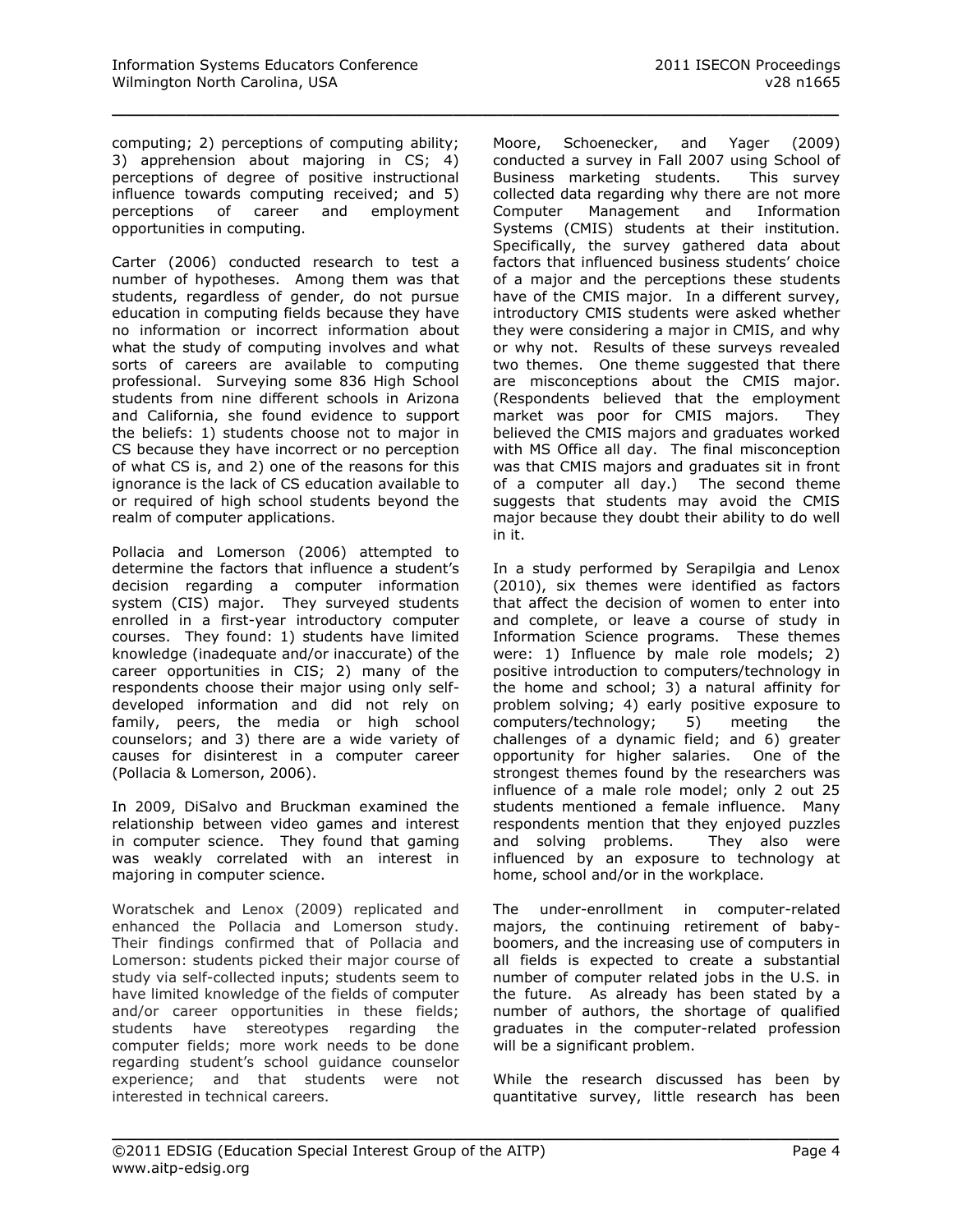done in the qualitative methodology to explore why students choose to major in the computerrelated disciplines. The purpose of the research described here was to: 1) explore, in-depth, specific factors that might influence a student's decision to major in a computer-related discipline and 2) determine if there were commonalities amongst these factors across the subject population.

\_\_\_\_\_\_\_\_\_\_\_\_\_\_\_\_\_\_\_\_\_\_\_\_\_\_\_\_\_\_\_\_\_\_\_\_\_\_\_\_\_\_\_\_\_\_\_\_\_

#### **3. METHODOLOGY**

Qualitative one-on-one interviews were conducted in the Spring, 2011 term across three Western Pennsylvania higher educational institutions. Instructor prompting, class fliers, and/or word of mouth recruited students. Students were declared majors in Computer Science, Computer Information Systems, Information Systems, or Information Technology. In all 36 students were interviewed.

The majority of interviews lasted 20 minutes. The interviewer took written notes on the student's responses. No recording of the interview was done. The interviewer's notes were transcribed, and Key-Words-in Context method was used to search the text files for key words and phrases to identify commonalities and differences in the data and a content analysis performed.

#### **4. RESULTS**

Six (16.6%) of the students interviewed were female and 30 (83.3%) were male. Eighty-three percent (30) are public schooled and 86% (31) are traditional students (ages 18-22).

Because respondents are from three different institutions, there are multiple categories of computer-related majors and not all majors are offered by all of the institutions. For example, one of the institutions does not offer a Computer Science degree. Another institution offers students the chance to double major in the discipline where the others do not. (See Table 1).

As Table 2 indicates, the strongest themes that emerged in regard to the participant's childhood activities is that 69% (25) had a computer when they were young; i.e., before they were 13 years old. Thirteen of the respondents (36%) mentioned that they played video games as a child.

| <b>DECLARED MAJOR (N=36)</b>                                  |    |
|---------------------------------------------------------------|----|
| Computer Science (CS)                                         | 5  |
| Computer Information Systems (CIS)                            |    |
| Information Systems (IS) or<br>Management Information Systems |    |
| (MIS)                                                         | 21 |
| Web Development                                               |    |
| E-Commerce                                                    |    |
| Double: Web dev. & E-commerce                                 | 3  |
| Double: CS & Web dev.                                         |    |
| Double: Business Comm. &                                      |    |
| E-commerce                                                    |    |

**Table 1: College Major**

| <b>ACTIVITIES</b>                            |    |
|----------------------------------------------|----|
| Had computer when young                      | 25 |
| Video Games                                  | 13 |
| Took apart things (may include<br>computers) | 5  |
| "Messed" with computers                      | 5  |
| <b>Played Educational Games</b>              |    |
| Problem Solving                              | 4  |
| Liked Puzzles                                |    |

**Table 2: Childhood Activities**

| <b>INFLUENTIAL FACTORS</b>                                                   |    |
|------------------------------------------------------------------------------|----|
| High School Class                                                            | 16 |
| <b>Family Member</b>                                                         | 4  |
| Just liked it; learned how to program<br>young & was good at it              | 4  |
| College Class                                                                | 3  |
| Video Games                                                                  | 3  |
| Liked problem solving & helping<br>people                                    | 1  |
| Saw it had a good future & job<br>security                                   | 1  |
| Friend                                                                       | 1  |
| Taking the computer apart and fixing<br>it at a young age -- it made me feel |    |
| smart<br>Table 3: Factors Influencing College Major                          |    |

**Decision**

For 44% (16) of the respondents, interest in choosing a computer-related field as a collegiate major began in high school, specifically in a computer class. For all 16 of these respondents, that computer class was some type of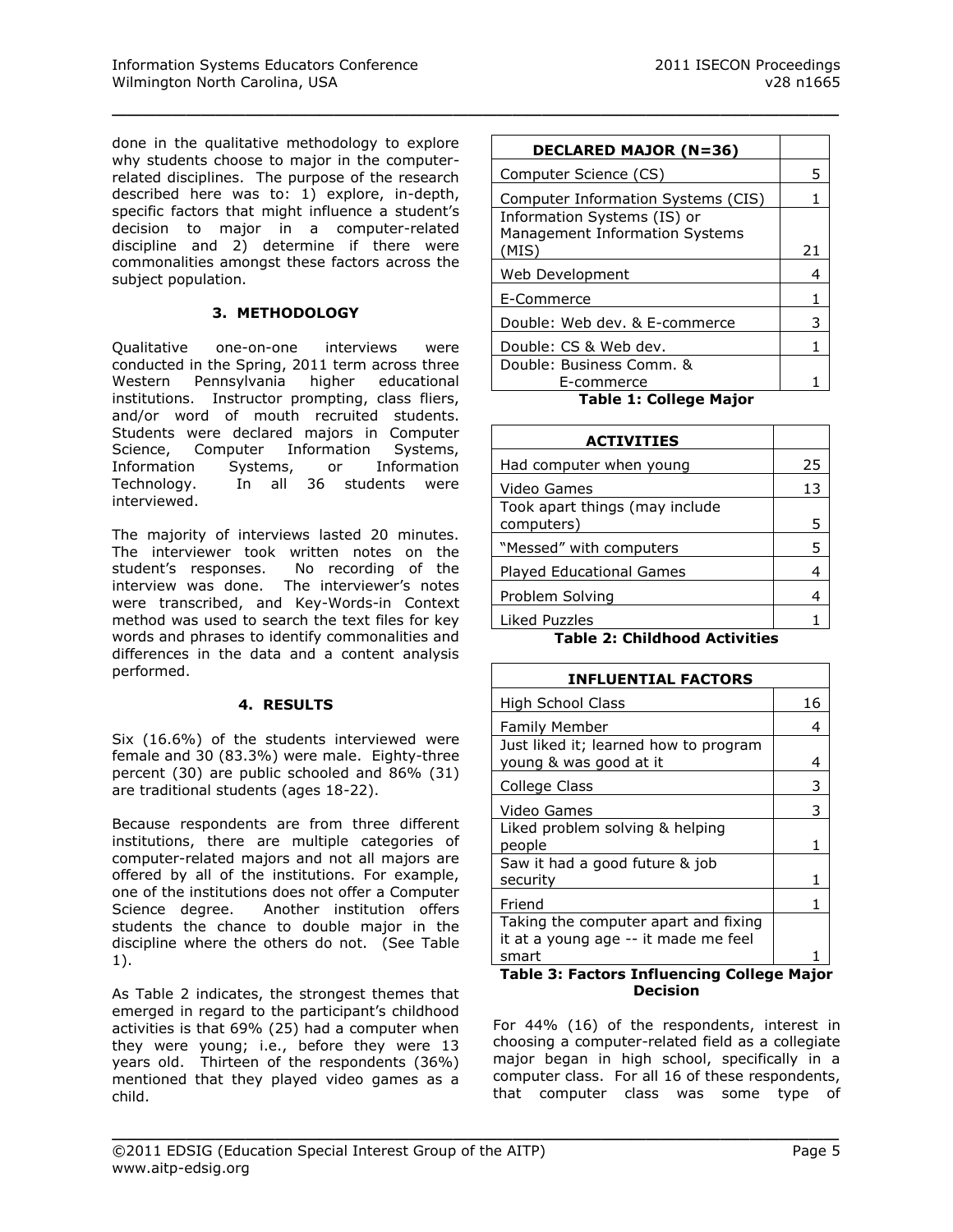programming. The respondents who chose a family member as a factor that influenced their college major decision spoke of a brother, father, or uncle – no female role models were mentioned. (See Table 3).

\_\_\_\_\_\_\_\_\_\_\_\_\_\_\_\_\_\_\_\_\_\_\_\_\_\_\_\_\_\_\_\_\_\_\_\_\_\_\_\_\_\_\_\_\_\_\_\_\_

| <b>HUMAN INFLUENCES</b>         |    |
|---------------------------------|----|
| Family member other than parent | 10 |
| Parent                          | 6  |
| Teacher                         | 4  |
| Job                             |    |
| Advisor                         |    |
| Hollywood Film Maker            |    |

#### **Table 4: Did any one person influence your decision?**

Table 4 details the respondent's answers regarding the human influence on their decision to major in a computer-related discipline. Of the 36 interviewees, only two spoke of a female influencing their decision to choose a computerrelated major. And, those two were both males. All teachers mentioned by the respondents were male. Thirteen (36%) of respondents stated that no one person influenced their decision to major in the computer-related disciplines.

On-line appears to be the way that the majority of respondents received answers to their questions regarding majoring in a computerrelated discipline. Family members are the second most popular resource followed by online forums.

| <b>INFORMATION RESOURCE?</b>    |    |  |
|---------------------------------|----|--|
| Internet                        | 12 |  |
| Family member other than parent |    |  |
| On-line forums                  | 5  |  |
| Professor                       | 2  |  |
| Parent                          |    |  |
| <b>Other Students</b>           |    |  |
| <b>HS Class</b>                 | 1  |  |
| <b>Placement Test</b>           |    |  |
| Aptitude Test on-line           |    |  |
| Friends                         |    |  |
| Table E: What one recourse did  |    |  |

**Table 5: What one resource did you use to get more information about computerscience?**

(See Table 5). Twenty-four (66%) of the respondents commented that their high-school guidance counselor was of no help to them in securing information regarding majoring in a computer-related discipline in college.

As Table 6 shows, 42% (15) of the students are not certain what their future plans are; however, the vast majority stated that some type of work/education in the computer-related disciplines was in their future plans.

| <b>WHAT DID YOU SEE YOURSELF</b><br>WORKING ON WHEN YOU FINISH<br><b>YOUR COLLEGIATE EDUCATION?</b> |    |  |
|-----------------------------------------------------------------------------------------------------|----|--|
| Not sure                                                                                            | 15 |  |
| Job                                                                                                 | 8  |  |
| Programming                                                                                         | 5  |  |
| Networking                                                                                          | 4  |  |
| IT Security                                                                                         | 3  |  |
| Further education                                                                                   | 3  |  |
| Video Games                                                                                         | 2  |  |
| Military Work                                                                                       | 1  |  |
| Web Development                                                                                     | 1  |  |
| OS/UNIX                                                                                             | 1  |  |
| Hardware                                                                                            |    |  |

**Table 6: Future Plans**

Three final questions were asked of the respondents: 1) was the major what they expected, 2) did they have a family member currently working in a computer-related discipline, and 3) were they satisfied with the major. Sixty-one percent (22) said yes the major was what they expected. Twenty-eight percent (10) of the respondents have a family member who is currently working in a computer science-related job. And, 94.4% (34) of the students were satisfied with their major.

## **5. DISCUSSION**

Mahmoud (2005) suggested that CS departments should offer multidisciplinary and cross-disciplinary programs to attract more students. College 1 offers degrees in Computer Science, Ecommerce, Management Information Systems, and Web Development. College 2 offers degrees in Computer Information Systems, Competitive Intelligence Systems, and Information Sciences. College 3 offers degrees in Computer Science and Computer Information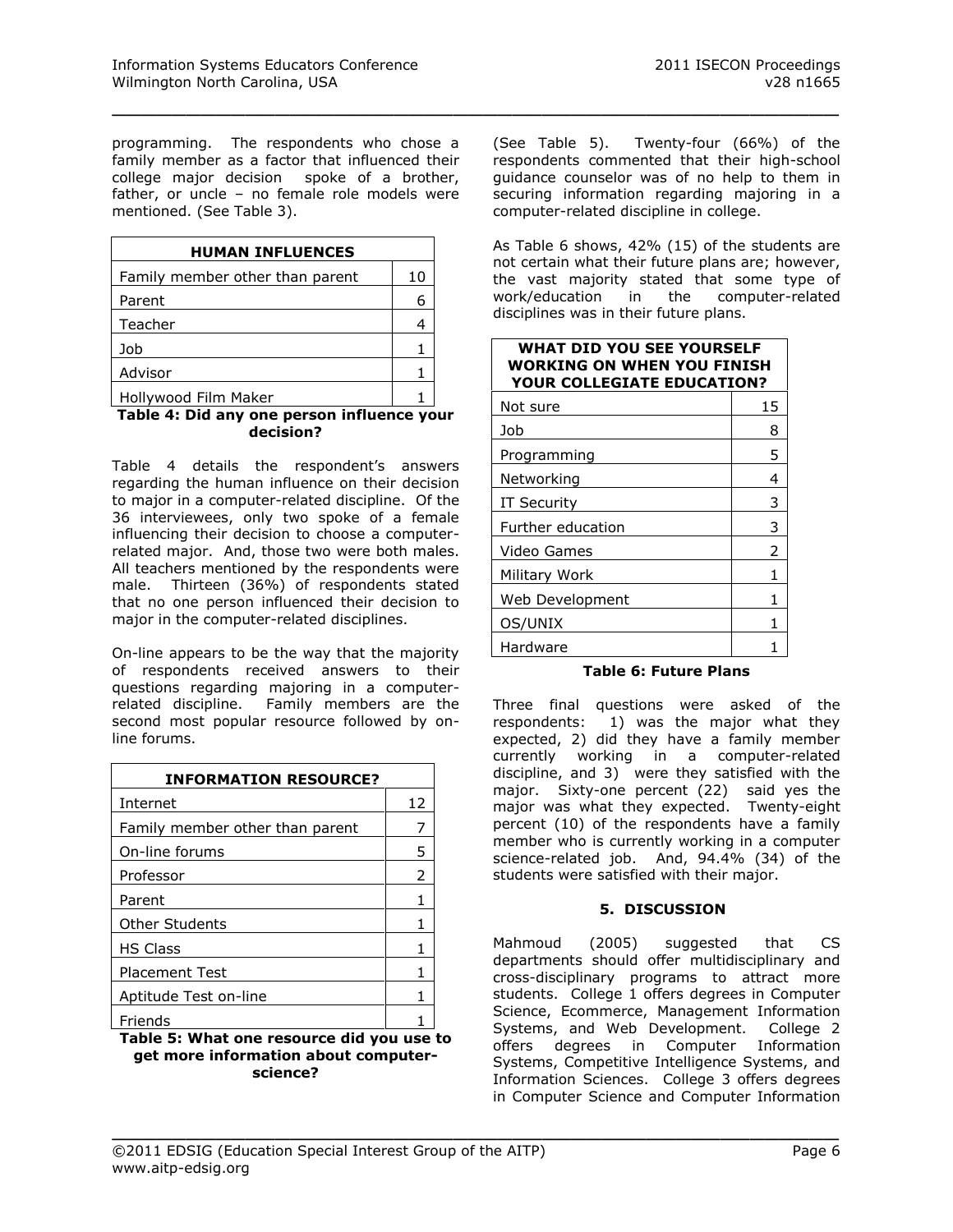Systems. Only College 1 offers interdisciplinary majors and students may have a double major such as web development and e-commerce (3 respondents), CS and web development (1 respondent), or business communications and ecommerce (1 respondent). (College 1 has 19 computer science majors, 6 ecommerce, 7 web development, and 3 MIS majors.)

\_\_\_\_\_\_\_\_\_\_\_\_\_\_\_\_\_\_\_\_\_\_\_\_\_\_\_\_\_\_\_\_\_\_\_\_\_\_\_\_\_\_\_\_\_\_\_\_\_

Mahmoud (2005), and many others, suggested training computing science high school teachers will improve collegiate enrollments. In the current study, 44% (16) of the students were influenced by a high school programming class, but only one student mentioned their high school class as a source of information about majoring in a computer-related field. Four students mentioned the influence of a high school teacher on their career choice. Carter's (2006) research showed that students have incorrect or no information about CS. She found that this was partly due to the lack of CS education available to high school students beyond the how to use computer applications. Unfortunately, Pennsylvania, where the colleges in this study are located, does not certify K-12 computer science teachers. It is difficult to find data on the number of high schools offering computer science courses (i.e., programming rather than application software), so we have examined the number of students taking the Advanced Placement Exam A in Computer Science as a measure of high school preparation. Table 7 below shows the past four years in Pennsylvania where the number of students has increased from 488 in 2007 to 616 in 2010 [\(http://www.collegeboard.com/student/testing/a](http://www.collegeboard.com/student/testing/ap/exgrd_sum/)

| <b>Score</b> | 2010 | 2009 | 2008 | 2007 |
|--------------|------|------|------|------|
| 5            | 183  | 134  | 102  | 116  |
| 4            | 178  | 161  | 105  | 137  |
| 3            | 95   | 63   | 59   | 78   |
| 2            | 35   | 51   | 42   | 52   |
|              | 125  | 124  | 117  | 105  |
| <b>Total</b> | 616  | 533  | 425  | 488  |
| Mean         | 3.42 | 3.24 | 3.08 | 3.22 |

[p/exgrd\\_sum/\)](http://www.collegeboard.com/student/testing/ap/exgrd_sum/).

**Table 7: Pennsylvania Totals – School AP Grade Distribution for Computer Science A Exams**

The Computer Science Teachers Association (CSTA) looks at strong teaching certification requirements in each state and has used the state of Maryland as a positive example. [\(http://csta.acm.org/ComputerScienceTeacherC](http://csta.acm.org/ComputerScienceTeacherCertification/sub/CertificationResearch.html) [ertification/sub/CertificationResearch.html\)](http://csta.acm.org/ComputerScienceTeacherCertification/sub/CertificationResearch.html). Maryland has instituted the stricter teaching certification requirements and has seen increases in the numbers of students taking the AP Computer Science A exam from 808 in 2007 to 1,352 in 2010 (See Table 8 below).

| <b>Score</b>  | 2010 | 2009 | 2008 | 2007 |
|---------------|------|------|------|------|
| 5             | 352  | 215  | 149  | 162  |
| 4             | 301  | 202  | 138  | 180  |
| 3             | 177  | 128  | 86   | 118  |
| $\mathcal{P}$ | 84   | 84   | 54   | 61   |
| 1             | 438  | 266  | 148  | 287  |
| <b>Total</b>  | 1352 | 895  | 575  | 808  |
| Mean          | 3.03 | 3.02 | 3.02 | 2.84 |

|  | Table 8: Maryland Totals - School AP Grade       |  |
|--|--------------------------------------------------|--|
|  | <b>Distribution for Computer Science A Exams</b> |  |

Several studies (Woratschek & Lenox, 2009; Pollacia & Lomerson, 2006) found that students picked their major course of study via selfcollected inputs. Table 5 shows that 19 of the 36 students (53%) used the Internet or an on-line forum as their primary source of information about majoring in a computer-related field. Other self-collected inputs appear to be (in decreasing order of mention): family member other than parent and professor; and with one mention each: parent, other students, high school class, placement test, aptitude test online, and friends. A follow-up study should examine the types of websites and on-line forums used as resources by potential majors.

Serapilgia and Lenox (2010) found that women were strongly influenced by male role models. In the current study, only two of the 36 students spoke of a female influencing their decision to choose a computer-related major. Both those respondents were male. All teachers mentioned by the respondents were male also.

In 2009, DiSalvo and Bruckman found that playing video games was weakly correlated with an interest in majoring in computer science. In the current study, 13 of the 36 students (36%) mention playing video games; however, only three of the 36 (8.3%) stated that video games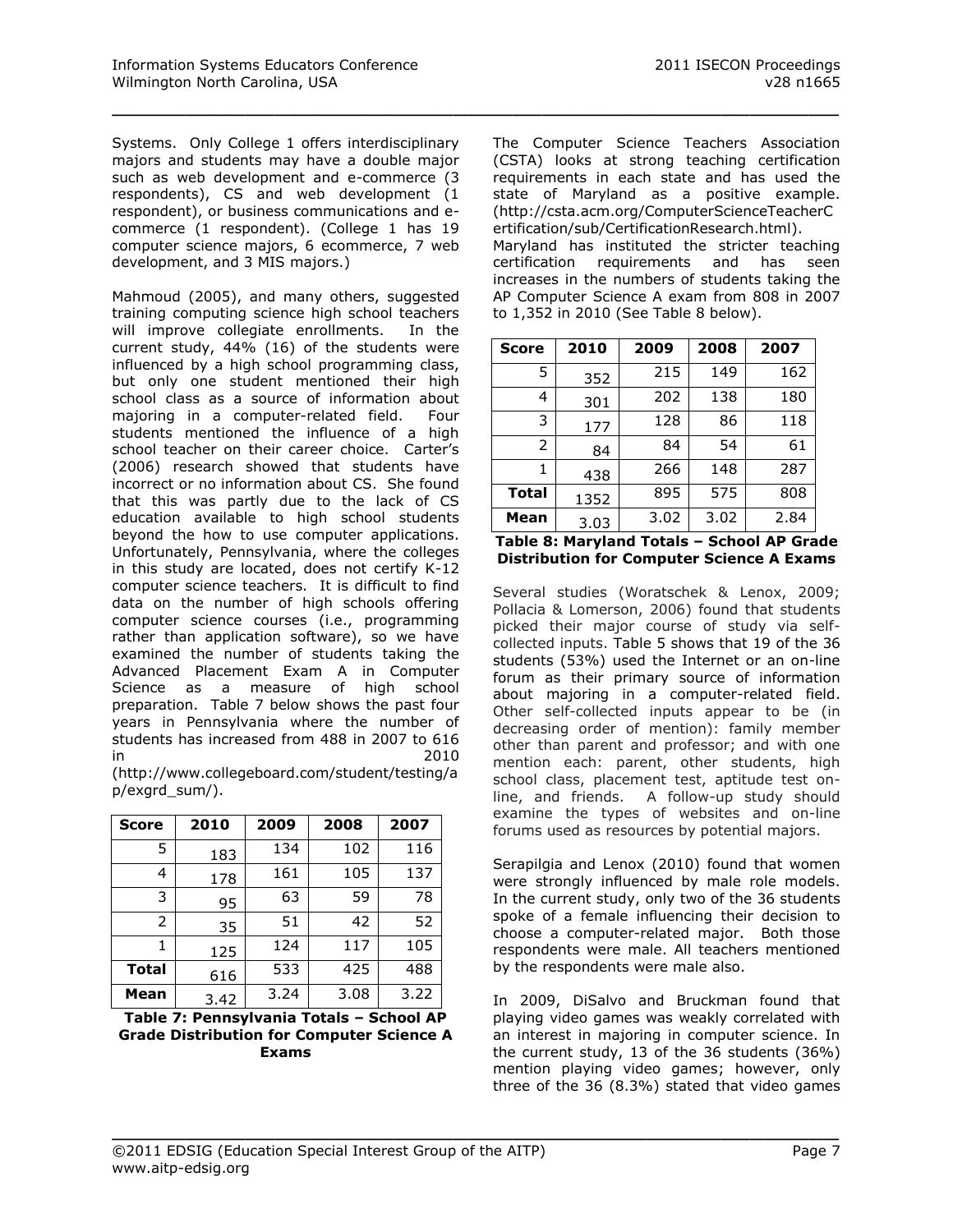had an effect when selecting a major. Two of the students plan on careers in video game development.

#### **6. CONCLUSIONS**

Information about computer science-related majors and jobs is not found in the high schools. Early ideas about boosting interested in majoring in the computer-related disciplines suggested college/university departments sending newsletters to the high schools, professor visitations to the high schools, guidance counselor meetings, and collegiately run high-school computer science camps. Many of these ideas have been tried with mixed success. Recently, some colleges/universities have begun to explore high-school college partnerships. This idea may be a better way to educate K-12 teachers on technology careers and to better educate ourselves on how to build bridges between potential majors and ourselves.

In this study students stated that they found information about majoring in a computerrelated discipline on-line. This begs the question of how accurate and complete is this on-line information? It is one thing to secure information from a collegiate web page, but quite another to secure information from social media or an on-line forum. Perhaps a collegiately controlled on-line forum for our discipline is in order. Regardless, as a discipline, we need to find better ways to disseminate information about our field to encourage students and understand the role of digital media in doing so.

## **7. REFERENCES**

- Abernathy, K. and K. Treu. (2010). Connections with history: broadening interest in the discipline of computing. *Journal of Computing Sciences in College*, Vol. 26, Issue 2, December, 2010.
- Barr, V., C.W. Liew, and R. Salter. (2010). Building bridges to other departments: three strategies. *SIGSCE '10*, Proceedings of the 41<sup>st</sup> ACM technical symposium on computer science education, ISBN: 978-1- 4503-0006-3.

Bureau of Labor Statistics, Office of Occupational Statistics and Employment Projections, Employment Outlook: 2006—16: Occupational Employment Projections to 2016. Retrieved from [http://www.bls.gov/opub/mlr/2007/11/art5f](http://www.bls.gov/opub/mlr/2007/11/art5full.pdf)

[ull.pdf](http://www.bls.gov/opub/mlr/2007/11/art5full.pdf) on 07-13-11.

\_\_\_\_\_\_\_\_\_\_\_\_\_\_\_\_\_\_\_\_\_\_\_\_\_\_\_\_\_\_\_\_\_\_\_\_\_\_\_\_\_\_\_\_\_\_\_\_\_

- Carter, L. (2006). Why students with an apparent aptitude for computer science don't choose to major in computer science. SIGCSE '06 Proceedings of the  $37<sup>th</sup>$  SIGCSE technical symposium on computer science education, *ACM SIGCSE Bulletin*, Vol. 38, Issue 1, ISBN: 1-59593-259-3.
- Chabrow, E. (2004). Declining computer science enrollments should worry anyone interested in the future of the U.S. IT Industry, *Information Week*, August 16, 2004.
- Courte, J., E.V. Howard, and C. Bishop-Clark. (2006). Using Alice in a Computer Science Survey Course. *Information Systems Education Journal*. Vol. 4, No. 87.
- DiSalvo B. J. and A. Bruckman (2009). Questioning video games' influence on CS interest. *Proceedings of FDG '09. Proceedings of the 4th International Conference on Foundations of Digital Games.*  ACM. ISBN: 978-1-60558-437-9.
- Ferguson, E., W. Huen, P. B. Henderson, and C. Kussmaul (2005). IT offshore outsourcing: Impact on CS/IS curriculum. *SIGCSE '05,* February 23-27, 2005. St. Louis, Missouri, pp. 258-259.
- Geigner, C. L., and T. P. Schamback. (1999). Yes: Women do have an aptitude for programming! *Journal of Information Systems Education*, 28.
- Goulet, D. V. and D. Slater. (2009). Alice and the Introductory Programming Course: An Invitation to Dialogue. *Information Systems Education Journal*, Vol. 7, No. 50.
- Green, M. Y. (2000). Why aren't girls more tech savvy? *NEA Today*, 19, 31.
- Harash, P. (2011). Undergrad CS Enrollments Climb for Third Year — CRA Taulbee . Retrieved from [http://www.cra.org/govaffairs/blog/?s=cs+e](http://www.cra.org/govaffairs/blog/?s=cs+enrollments+2011) [nrollments+2011](http://www.cra.org/govaffairs/blog/?s=cs+enrollments+2011) on 07-13-11.

Hoganson, K. (2004). Computer science curricula in a global competitive environment. *Journal of Computer Sciences in Colleges*, Vol. 20, Issue 1, October, 2004, pp. 168-177.